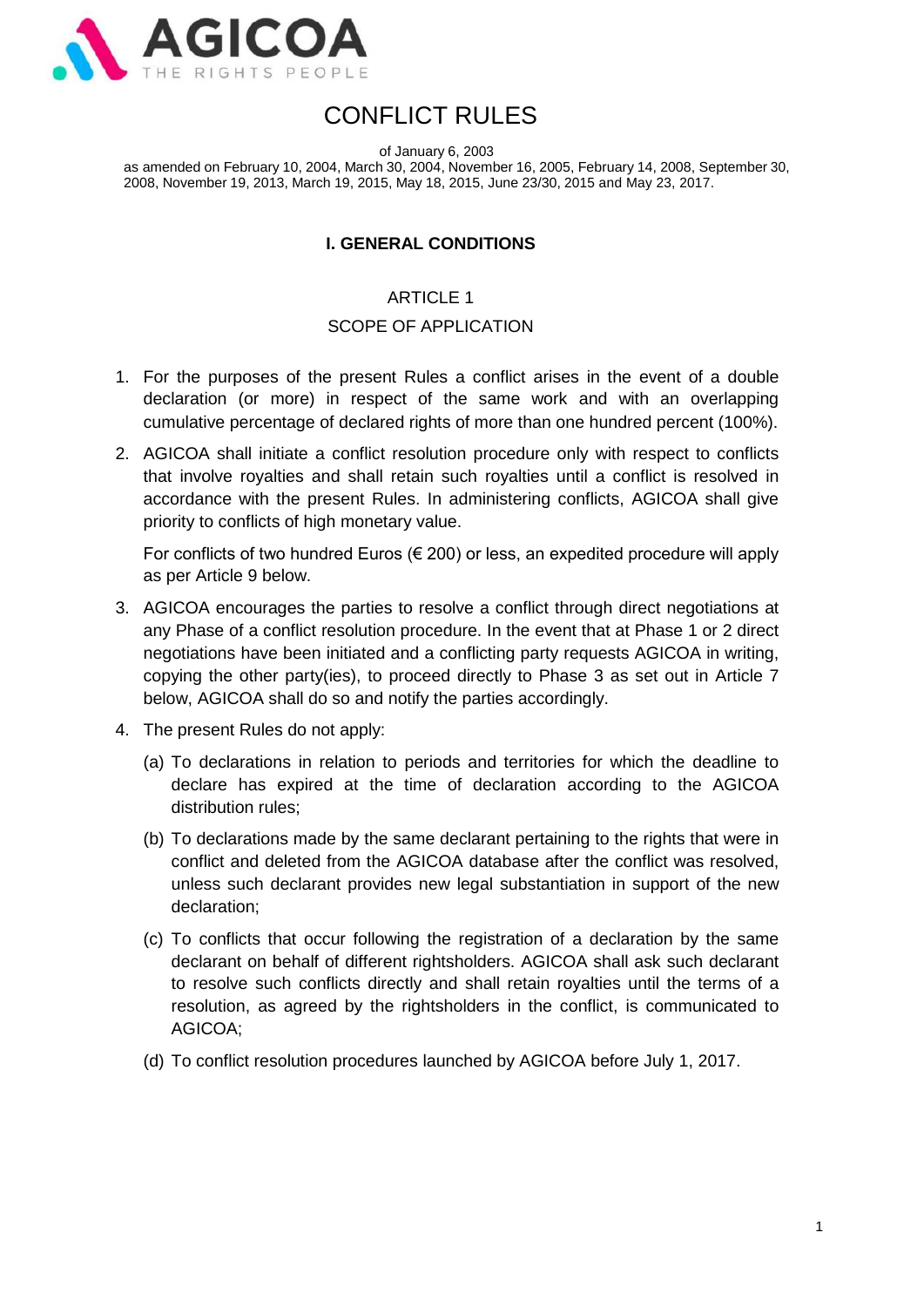

## ARTICLE 2

#### COMMUNICATIONS, DEADLINES AND EXTENSIONS

- 1. All communications, including notifications, under the present Rules shall be in writing, in English and sent in electronic form.
- 2. The deadlines set out in the present Rules start on the day after AGICOA sends an electronic communication, with the date of expiry to be stated on the communication. Calendar days shall be used in computing time limits.
- 3. As a general rule, where applicable, AGICOA shall send relevant communications to the parties within sixty (60) days.
- 4. Any deadline may be extended by AGICOA in its sole discretion upon written request by any of the conflicting parties only in case of serious and objective circumstances. Any extension granted shall be to ensure fairness and due process, and a party requesting an extension must provide sufficient justification for an extension. An extension can only be granted once per party for a maximum of thirty (30) days during a conflict resolution procedure.
- 5. Failure to react at any Phase of a conflict resolution procedure or provide documents as required under Article 6(1) below within the established deadlines shall be deemed as a withdrawal of the rights in conflict and AGICOA shall amend the declaration(s) accordingly.
- 6. In order to ensure timely and efficient procedures, AGICOA has the right in its sole discretion within a given deadline to send to the parties up to a maximum of two (2) reminders per each Phase.
- 7. AGICOA shall notify the conflicting parties about the start and the end of each Phase of a conflict resolution procedure and of an expedited procedure as set out in Article 9 below.

#### ARTICLE 3

## NEW DECLARANTS JOINING AN EXISTING CONFLICT

- 1. Should a new declarant register a declaration in relation to a work in conflict and provided that it is not a late declaration in the sense of Article 1(4)(a) above, AGICOA shall inform the new declarant of the existing conflict resolution procedure and the initially conflicting parties of the existence of the new declarant.
- 2. The new declarant shall then have a maximum of thirty (30) days, if it joins the conflict at Phase 1, and a maximum of sixty (60) days, if it joins the conflict at Phase 2, to verify and/or amend its declaration and to comply with other requirements set forth in Articles 5 to 6 of these Rules. For the initially conflicting parties the deadlines at the respective Phases shall remain the same.

If the initially conflicting parties and the new declarant comply with all the requirements set forth in the present Rules and the conflict persists, AGICOA shall proceed to the next Phase of the conflict resolution procedure and inform all the conflicting parties accordingly.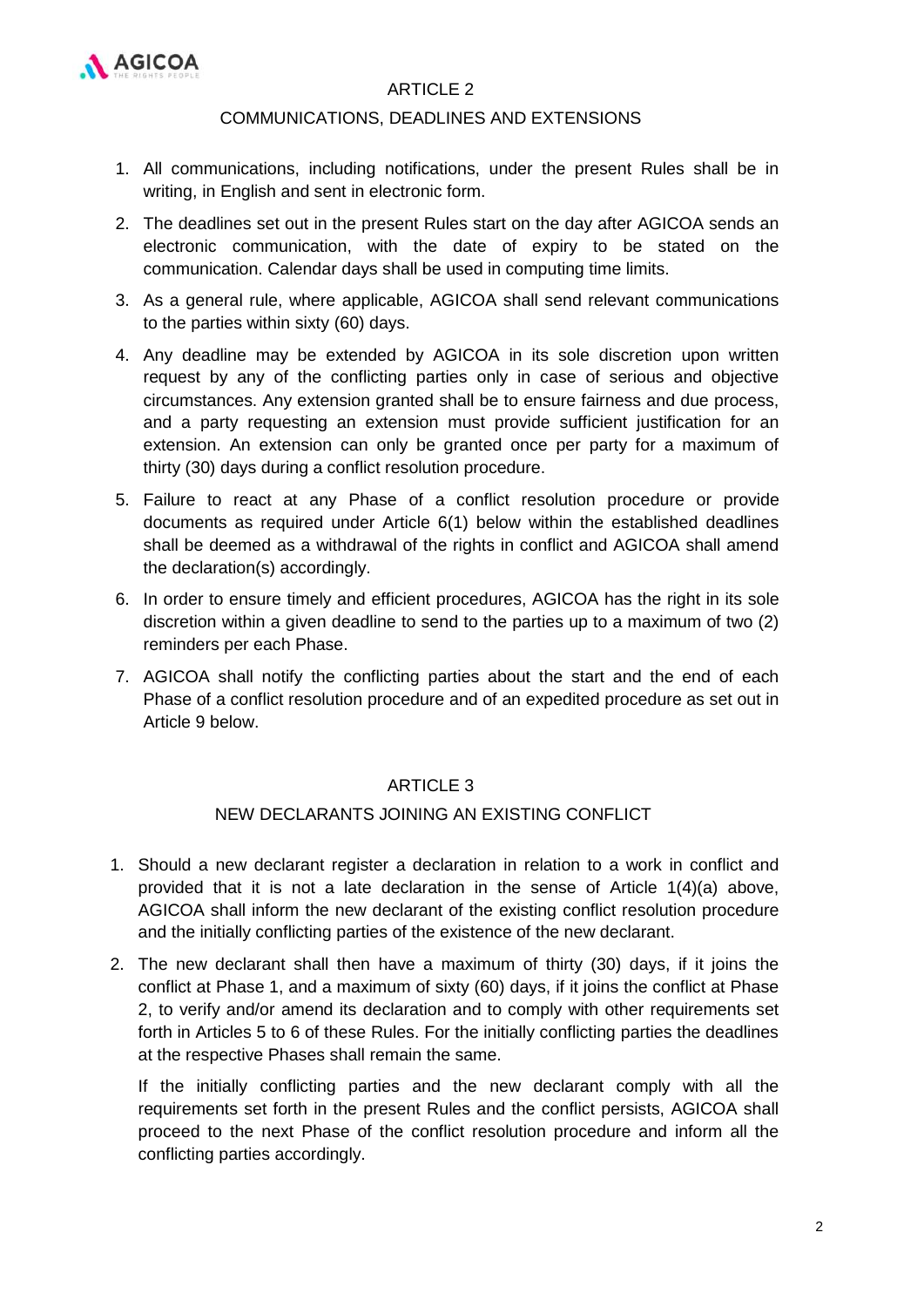

3. Should the new declarant join the conflict at Phase 3, AGICOA shall suspend the conflict resolution procedure until it reviews the legal substantiation, if any, provided by the new declarant within a maximum sixty (60) days. If the provided documents comply with Article 6(1) below and the conflict persists, AGICOA shall restart Phase 3 of the conflict resolution procedure from the very beginning and notify all the conflicting parties accordingly.

## ARTICLE 4

#### WARRANTY IN CASE OF PAYMENT

- 1. Any party receiving royalties pursuant to the present Rules shall hold AGICOA harmless and indemnify it with respect to all actions, proceedings, costs, damages, expenses, claims and demands which are brought, threatened or made by another conflicting party or any third party upon or against AGICOA in relation to said royalties.
- 2. Should none of the conflicting parties be entitled to receive royalties from AGICOA after a conflict has been resolved, the amounts unduly received by a party prior to that conflict being announced shall be returned to AGICOA.

## **II. CONFLICT PROCEDURES**

## ARTICLE 5

## PHASE 1

- 1. AGICOA shall notify the relevant declarants of the existence of a conflict pertaining to a declared work, indicating the territories, language versions, TV channels/broadcasts, percentage of rights in conflict and/or periods being in conflict, whichever is relevant, as well as the percentage of rights declared by each of the parties and the amounts retained by AGICOA at the time in relation to each of the parties.
- 2. The parties shall have a maximum of thirty (30) days to amend their declarations by confirming, withdrawing or modifying their rights. The parties shall notify AGICOA of their final position by either using the proposed AGICOA reply form or the AGICOA web declaration portal.
- 3. If the conflict is solved after the parties amend their declarations within the deadline, AGICOA shall close the conflict resolution procedure and distribute the retained royalties to the entitled party(ies) within the next relevant distribution.
- 4. If all parties withdraw their claims, AGICOA shall close the conflict resolution procedure and distribute the retained royalties at a next country distribution among all AGICOA declarants.
- 5. Failure to react within the established deadline shall be deemed as a withdrawal of the rights in conflict and AGICOA shall amend the declaration(s) accordingly.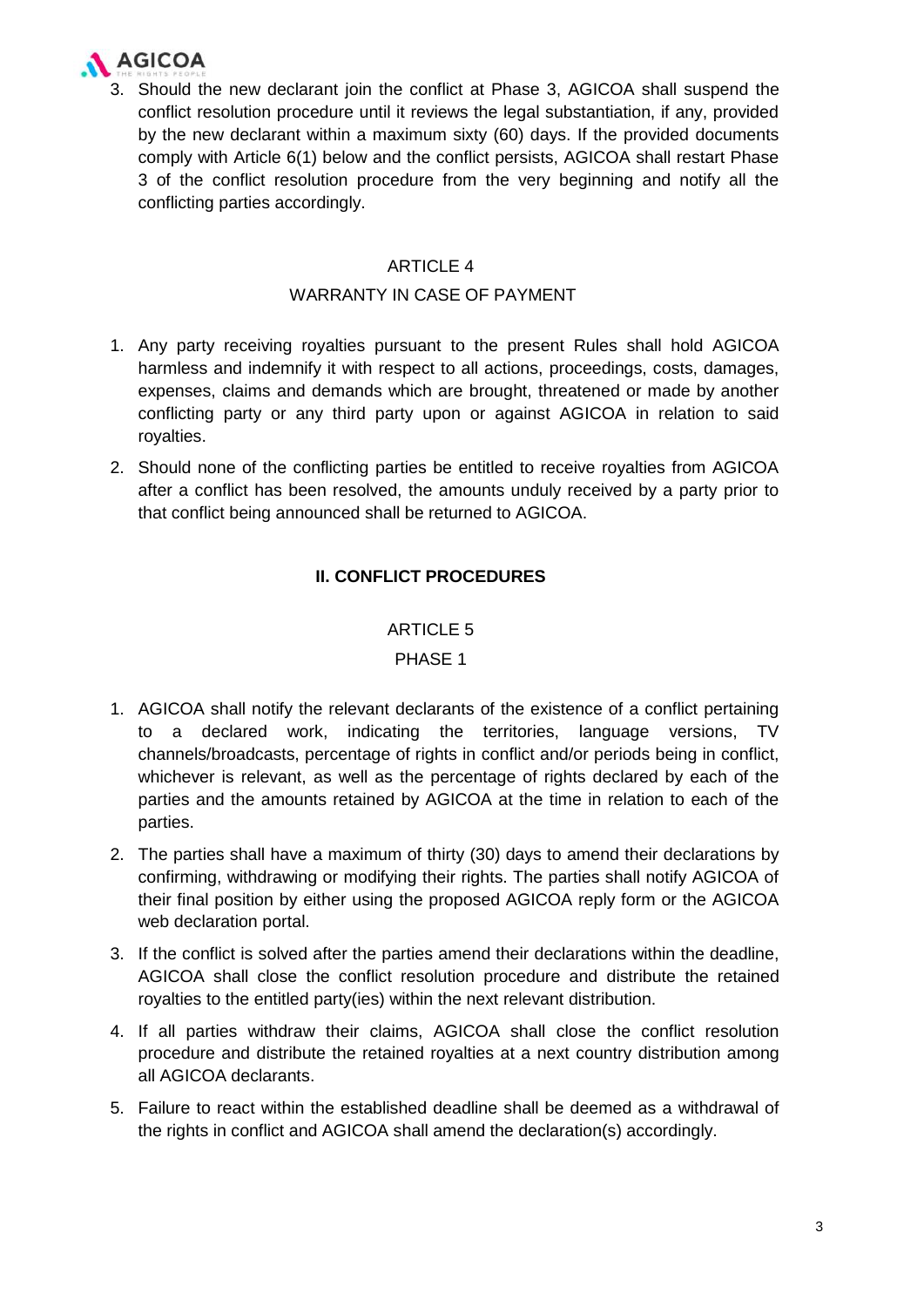

## ARTICLE 6 PHASE 2

- 1. Should more than one party maintain or modify their claims in Phase 1 in a manner that a conflict persists, AGICOA shall ask such parties to provide within a maximum of sixty (60) days (i) legal substantiation, such as contracts and/or other supporting documents, relevant to demonstrate a party's entitlement to claim the rights in conflict, and (ii) a written summary in English highlighting the relevant provisions of the documents supplied and substantiating the reasons for the documents supplied to be sufficient and adequate to prove a party's entitlement, provided that:
	- (a) The documents submitted shall be considered as legal substantiation if they refer to the work and parties in conflict, an express grant or reservation of rights, territories, language versions, TV channels/broadcasts, percentage of rights and/or periods, for which the conflict exists, whichever is relevant, and include a full chain of title, if applicable. The parties may also provide other information relevant to the conflict;
	- (b) General statements and objectively inadequate substantiations are not sufficient;
	- (c) Copies of documentation submitted must be complete and signed; copies of agreements from which confidential or sensitive information has been removed or redacted are acceptable provided that such removed or redacted information does not relate to assignment or ownership of the rights.
- 2. AGICOA shall then review the submitted documents and notify the parties if they do not comply with Article 6(1) above.

For the avoidance of doubt, AGICOA shall review the submitted documents only to ensure their pertinence to the conflict and compliance with the requirements of Article 6(1) above and shall not make any decision on the entitlement of claims for works in conflict.

- 3. If one or more party(ies) submit(s) all documents as required under Article 6(1) above and another party does not react or provides documents that do not comply with that Article, in a way that solves the conflict, AGICOA shall delete the rights in conflict of the non-responding or non-complying party(ies) from the AGICOA database, close the conflict resolution procedure and distribute the retained royalties within the next relevant distribution to the party(ies) that provided all documents as required.
- 4. If none of the parties reacts within the deadline nor sends documents that comply with Article 6(1) above, AGICOA shall delete their rights in conflict from the AGICOA database, close the conflict resolution procedure and distribute the retained royalties at a next country distribution among all AGICOA declarants.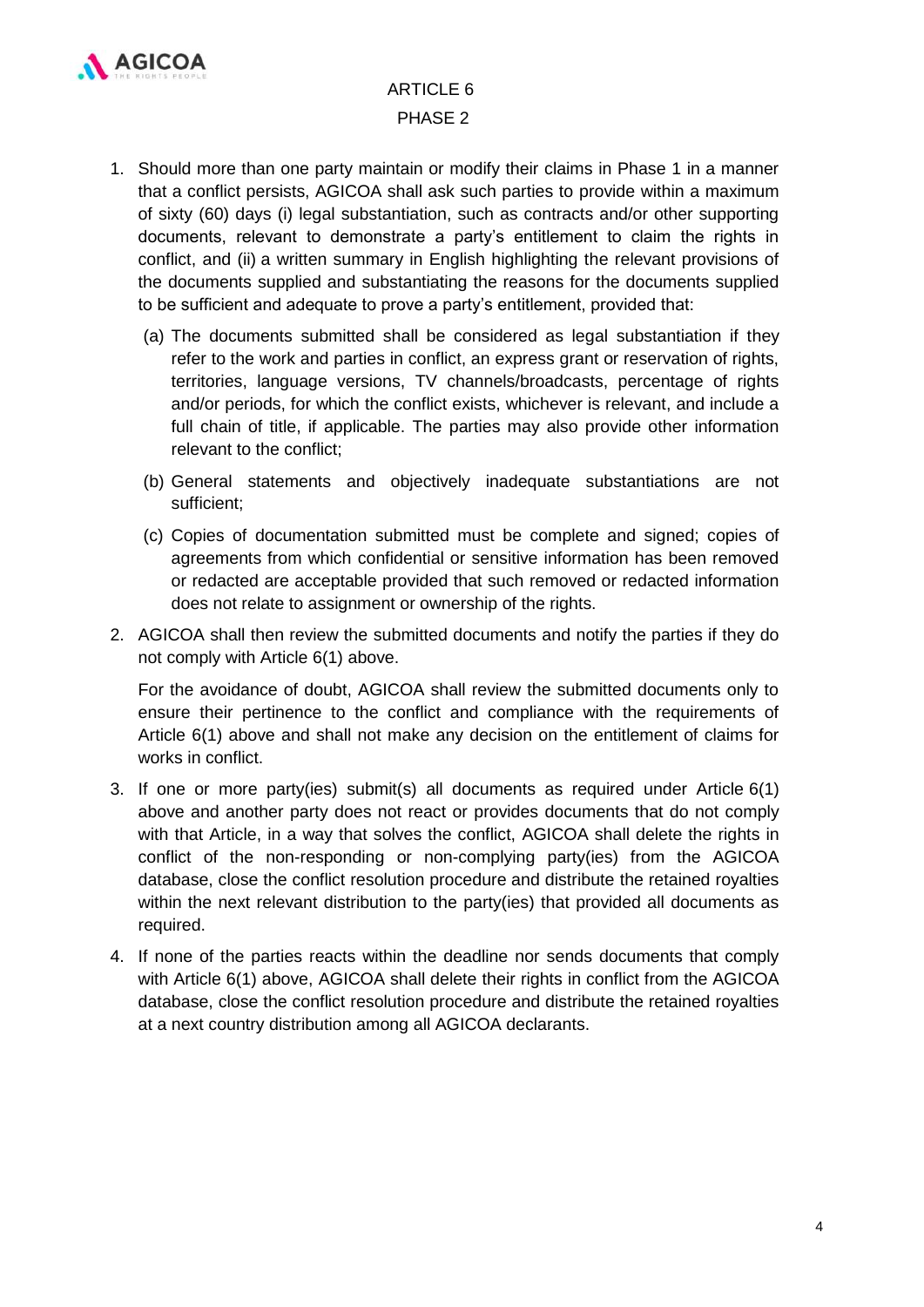

# ARTICLE 7 PHASE 3

- 1. Should the conflict persist after more than one party has submitted the documents as required pursuant to Article 6(1) above, AGICOA shall notify the parties and request them to resolve the conflict through direct negotiations within one hundred and eighty (180) days.
- 2. In the event that the parties start negotiations, they must actively engage in such negotiations, including without limitation by regularly arranging and participating in conference calls, meetings, electronic communications and sharing the substantiation of their claims. A party may inform AGICOA if the other party(ies) fail(s) to do so after sixty (60) days of the beginning of Phase 3. AGICOA shall then ask the failing party(ies) to respond, copying AGICOA, and actively engage in negotiations until the expiry of the deadline of one hundred and eighty (180) days. In the event that the failing party(ies) do(es) not respond nor actively engage(s) in negotiations within said deadline, AGICOA shall delete the rights in conflict of such party(ies) from the AGICOA database.
- 3. If only one party actively engages in negotiations, AGICOA shall close the conflict resolution procedure after the expiry of the deadline of one hundred and eighty (180) days and distribute the retained royalties within the next relevant distribution to such party.
- 4. If two or more parties actively engage in negotiations, the following shall apply:
	- (a) If none of the parties informs AGICOA about the terms of their settlement within one hundred and eighty (180) days, AGICOA shall delete their rights in conflict from the AGICOA database, close the conflict resolution procedure and distribute the retained royalties at a next country distribution among all AGICOA declarants.
	- (b) If a party informs AGICOA, copying the other party(ies), about the terms of their settlement within one hundred and eighty (180) days, AGICOA shall amend their declarations and distribute the retained royalties according to such terms.
	- (c) If after failing to reach an agreement, the parties inform AGICOA within one hundred and eighty (180) days of their intention to initiate legal proceedings, arbitration or mediation, AGICOA shall proceed to Phase 4 as per Article 8 below and inform the parties accordingly.

## ARTICLE 8

## PHASE 4

If the parties inform AGICOA of their intention to initiate legal proceedings, arbitration or mediation as per Articles 7(4)(c) or 9(4) of the present Rules, the conflict resolution procedure shall be suspended provided that the parties submit to AGICOA within a maximum of sixty (60) days of the beginning of Phase 4 documentary evidence that legal proceedings, arbitration or mediation have been initiated.